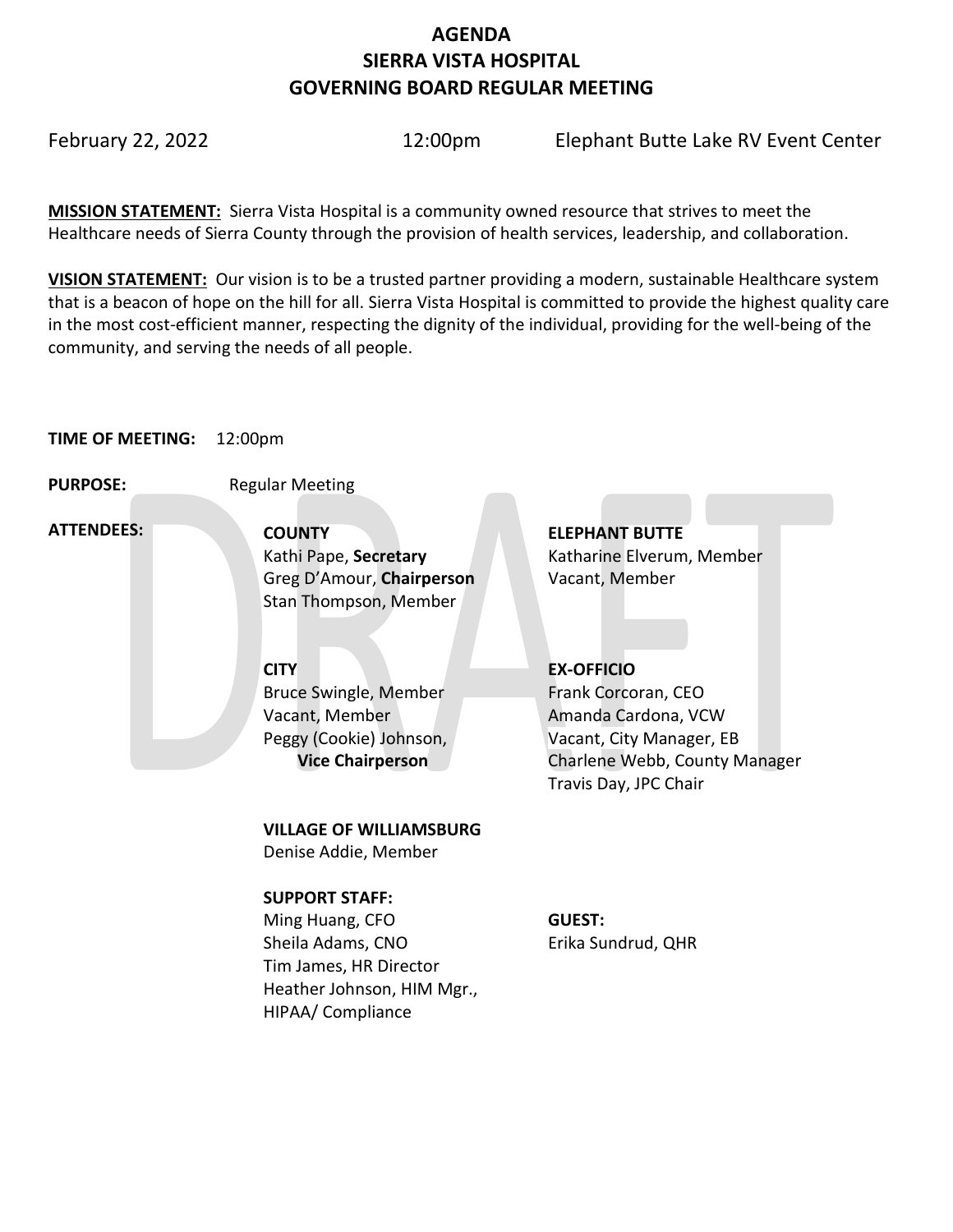| <b>AGENDA ITEMS</b>                                                                                                                                                                                                                   | <b>PRESENTER</b>                                                                                | <b>ACTION REQUIRED</b>                                                    |  |  |  |
|---------------------------------------------------------------------------------------------------------------------------------------------------------------------------------------------------------------------------------------|-------------------------------------------------------------------------------------------------|---------------------------------------------------------------------------|--|--|--|
| 1. Call to Order                                                                                                                                                                                                                      | Greg D'Amour, Chairperson                                                                       |                                                                           |  |  |  |
| 2. Pledge of Allegiance                                                                                                                                                                                                               | Greg D'Amour, Chairperson                                                                       |                                                                           |  |  |  |
| 3. Roll Call                                                                                                                                                                                                                          | Jennifer Burns                                                                                  | <b>Quorum Determination</b>                                               |  |  |  |
| 4. Approval of Agenda                                                                                                                                                                                                                 | Greg D'Amour, Chairperson                                                                       | Amend/Action                                                              |  |  |  |
| "Are there any items on this agenda that could cause a potential conflict of interest by any<br><b>Governing Board Member?"</b>                                                                                                       |                                                                                                 |                                                                           |  |  |  |
| 5. Approval of minutes<br>A. January 25, 2022 Regular Meeting Minutes                                                                                                                                                                 | Greg D'Amour, Chairperson                                                                       | Amend/Action                                                              |  |  |  |
| 6. Public Input - No public input will be called for during this meeting as allowed by Section 10-15-1<br>Formation of Public Policy: A. State Policy on Open Meetings page 6.                                                        |                                                                                                 |                                                                           |  |  |  |
| 7. Old Business- None<br>A. Arena Health Telepsych/ Teleneuro                                                                                                                                                                         | Frank Corcoran, CEO                                                                             | Report/Action                                                             |  |  |  |
| 8. New Business-<br>A. RSSG Presentation-                                                                                                                                                                                             | Dr. Greg McClain                                                                                | Presentation                                                              |  |  |  |
| 9. Finance Committee- Cookie Johnson, Chairperson<br>A. January Financial Report<br><b>B. Steris Contract</b><br>C. Investment Policy & Options Update<br>10. Board Quality Committee- Denise Addie, Chairperson<br>A. Policy Review: | Ming Huang, CFO<br>Sheila Adams, CNO<br>Ming Huang, CFO                                         | Report/Action<br>Report/Action<br>Report<br>Report/Action                 |  |  |  |
| 2. Advance Directives Policy # 850-01-005 (Cindy Johnson)<br>3. DNR Form # F-850-01-005-01 (Cindy Johnson)<br>4. Code Status Clarification Form (Cindy Johnson)                                                                       | 1. Advance Directive RHC Policy # 953-01-019 (Cindy Johnson)                                    |                                                                           |  |  |  |
| 11. Joint Conference Committee-Stan Thompson, Chairperson<br>A. Med Staff Update                                                                                                                                                      |                                                                                                 | <b>Discussion</b>                                                         |  |  |  |
| 12. Administrative Reports<br>A. Human Resources<br><b>B. CNO Report</b><br>C. CEO Report<br>D. Governing Board                                                                                                                       | Tim James, HR Director<br>Sheila Adams, CNO<br>Frank Corcoran, CEO<br>Greg D'Amour, Chairperson | <b>Discussion</b><br><b>Discussion</b><br><b>Discussion</b><br>Discussion |  |  |  |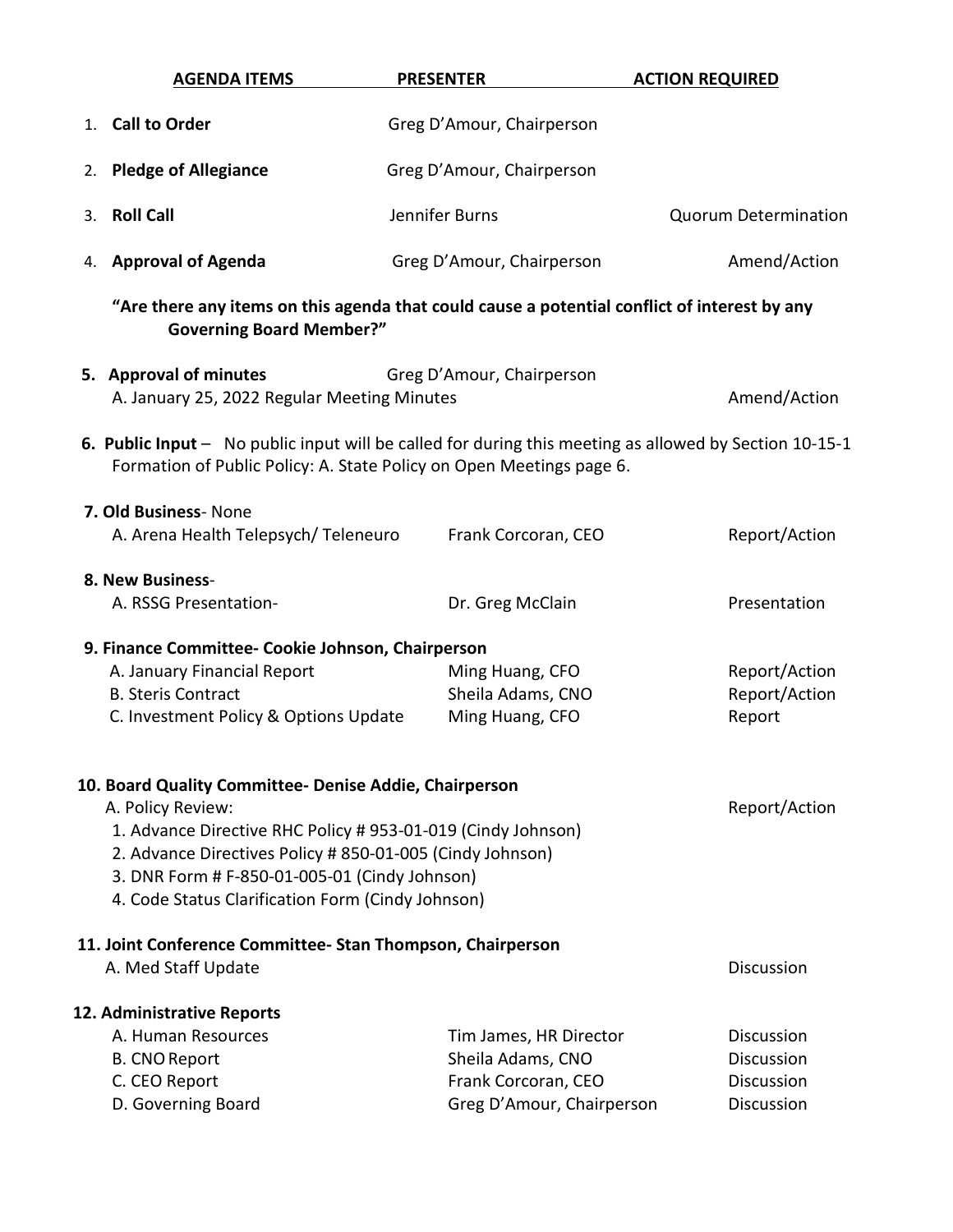### **Motion to Close Meeting:**

 **13.** Executive Session – In accordance with Open Meetings Act, **NMSA 1978, Chapter 10, Article 15, Section 10-15-1 (H) 2, 7, and 9 including credentialing under NM Review Organization Immunity Act, NMSA Section 41-2E (8) and 41-9-5 the Governing Board will vote to close the meeting to discuss the following items:**

### **10-15-1 (H) 2 Limited Personnel Matters**

A. COVID Pay/ Minimum Wage Update Tim James, HR B. Credentials **Example 20 Inches** Frank Corcoran, CEO

 **Two Year Re-Appointment** Rhea Hazen, NP **Not renewing or appointing** Elicia Currier, NP (ESS) John Green, MD (ESS)

# **10-15-1 (H) 7 Attorney Client Privilege/ Pending Litigation** A. Risk Report-<br>
Heather Johnson, HIM Mgr.

### **10-15-1 (H) 9 - Strategic and long-range business plans**

| A. MRI Agreement               | Frank Corcoran, CEO |
|--------------------------------|---------------------|
| B. CIO Update                  | Frank Corcoran, CEO |
| C. QHR Report to Board-January | Erika Sundrud, QHR  |

 **Roll Call to Close Meeting:** Jennifer Burns

**14. Re-Open Meeting** – As required by **Section 10-15-1(J), NMSA 1978 matters discussed in executive session were limited only to those specified in the motion to close the meeting.**

#### **10-15-1 (H) 2 Limited Personnel Matters**

| A. COVID Pay/ Minimum Wage Update | Tim James, HR                     | Report/Action |
|-----------------------------------|-----------------------------------|---------------|
| B. Credentials                    | Frank Corcoran, CEO Report/Action |               |
| <b>Two Year Re-Appointment</b>    |                                   |               |
| Rhea Hazen, NP                    |                                   |               |
| Not renewing or appointing        |                                   |               |

Elicia Currier, NP (ESS) John Green, MD (ESS)

### **10-15-1 (H) 7 Attorney Client Privilege/ Pending Litigation**

| A. Risk Report-                                         | Heather Johnson, HIM Mgr. | Report/Action |  |  |
|---------------------------------------------------------|---------------------------|---------------|--|--|
| 10-15-1 (H) 9 - Strategic and long-range business plans |                           |               |  |  |
| A. MRI Agreement                                        | Frank Corcoran, CEO       | Report/Action |  |  |
| <b>B. CIO Update</b>                                    | Frank Corcoran, CEO       | Report        |  |  |
| C. QHR Report to Board- January                         | Erika Sundrud, QHR        | Report/Action |  |  |

#### **15. Other** Discussion

Next Regular Meeting- March 22, 2022